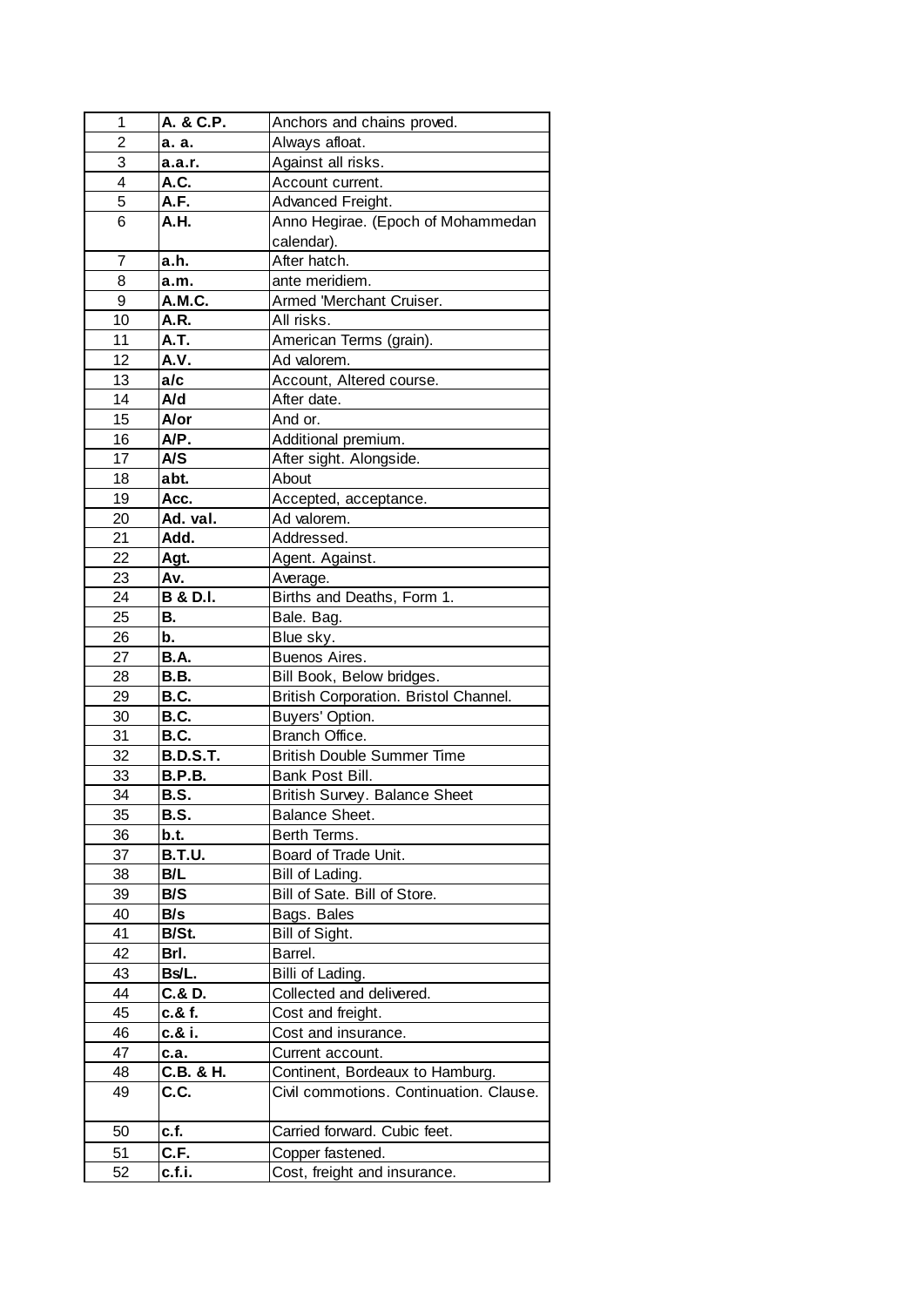| 53 | C.f.o.              | Coast for orders. Channel for orders.          |
|----|---------------------|------------------------------------------------|
| 54 | C.G.A               | Cargo's proportion of General Average.         |
| 55 | C.H. & H.           | Continent between Havre and Hamburg.           |
| 56 | C.I.                | Consular Invoice.                              |
| 57 | <b>C.I.E.</b>       | Captain's imperfect entry.                     |
| 58 | c.i.f.              | Cost, insurance and freight.                   |
| 59 | c.i.f.& e.          | Cost insurance freight and exchange.           |
| 60 | c.l.f.c.i.          | Cost, insurance freight, commission and        |
|    |                     | interest.                                      |
| 61 | c.i.f.L.t.          | Cost, insurance and freight, London            |
|    |                     | terms                                          |
| 62 | C.O.D.              | Cash on delivery,                              |
| 63 | <b>C.P.D.</b>       | Charterers pay dues.                           |
| 64 | C.R.                | Current rate. Carriers' risk.                  |
| 65 | C.S.                | Cotton seed. Colliery screened (coal).         |
| 66 | C.T.                | Califomian terms (grain trade)                 |
| 67 | C.T.C.              | Corn Trade Clauses.                            |
| 68 | c.t.l.o.            | Constructive total loss only.                  |
| 69 | C.W.                | Commerical weight.                             |
| 70 | C/-                 | Case.                                          |
| 71 | C/D.                | Commercial dock. Consular declaration.         |
| 72 | c/l.                | Craft loss.                                    |
| 73 | C/N.                | Cover not. Credit note.                        |
| 74 | C/N.                | Consignment note.                              |
| 75 | C/O                 | Case oil. Certificate of Origin. Cash          |
|    |                     | order.                                         |
| 76 | C/P                 | Charter Party. Custom of Port (Grain           |
|    |                     | trade).                                        |
| 77 | ck.                 | Cask.                                          |
| 78 | Cld.                | Cleared.                                       |
| 79 | Cont (AH)           | Continent of Europe.Antwerp-Hamburg            |
| 80 | <b>Cont. (B.H.)</b> | range<br>Continent of Europe, Bordeaux-Hamburg |
|    |                     | range                                          |
| 81 | <b>Cont. (H.H.)</b> | Continent of Europe, Havre-Hamburg             |
|    |                     | range.                                         |
| 82 | Corn.               | Continent of Europe.                           |
| 83 | d.                  | Drizzling rain.                                |
| 84 | D.B.                | Double bottom/s/ed.                            |
| 85 | D.B.                | Deals and battens.                             |
| 86 | D.B.                | Donkey boiler.                                 |
| 87 | <b>D.B.B.</b>       | Deals, battens and boards.                     |
| 88 | <b>D.B.S.</b>       | Distressed British seaman.                     |
| 89 | <b>D.B.S.T.</b>     | Double Brittish Summer Time                    |
| 90 | D.D.                | Damage done.                                   |
| 91 | d.f.                | Dead freight.                                  |
| 92 | d.l.o.              | Dispatch loading only.                         |
| 93 | <b>D.O.T.</b>       | Department of Overseas Trade                   |
| 94 | D.T.                | Deep tank.                                     |
| 95 | D.W., d.w.          | Deadweight. Dock warrant.                      |
| 96 | D/A                 | Discharge afloat. Days after acceptance.       |
|    |                     | Documents against acceptance.                  |
|    |                     |                                                |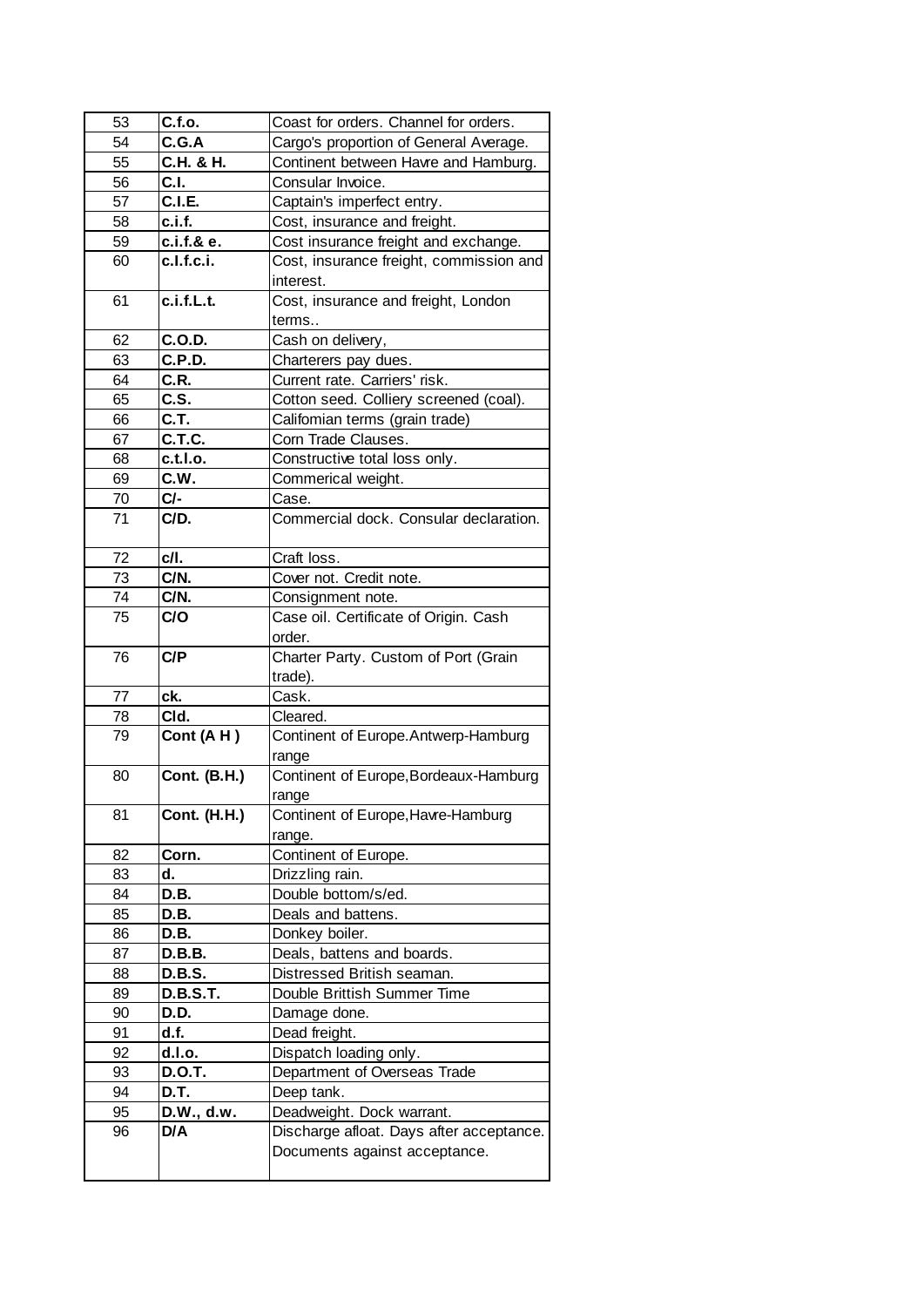| 97  | D/A              | Deposit account.                          |
|-----|------------------|-------------------------------------------|
| 98  | D/C              | Deviation Clause.                         |
| 99  | D/D              | Demand draft                              |
| 100 | D/D              | Days after date.                          |
| 101 | D/D              | Delivered at docks.                       |
| 102 | D/N              | Debit note.                               |
| 103 | D/O              | Delivery Order.                           |
| 104 | D/P              | Documents against payment.                |
| 105 | D/R              | Deposit receipt                           |
| 106 | D/S              | Days after sight.                         |
| 107 | Dbk.             | Drawback.                                 |
| 108 | dd.              | Delivered.                                |
| 109 | dd/s             | Delivered sound (grain).                  |
| 110 | dwc.             | Deadweight capacity.                      |
| 111 | E. & O. E.       | Errors and omissions excepted.            |
| 112 | e. ??            | Detached clouds.                          |
| 113 | <b>E.C.C.P.</b>  | East coast (Great Britain) coal port      |
| 114 | <b>E.C.G.B.</b>  | East coast of Great Britain.              |
| 115 | <b>E.C.I.</b>    | East coast of Ireland.                    |
| 116 | <b>E.C.U.K.</b>  | East coast of United kingdom              |
| 117 | E.D.             | Existence doubtful (chart).               |
| 118 | E.E.             | Errors excepted.                          |
| 119 | e.g.             | Ejusdem generis (of the same kind)        |
| 120 |                  | Except otherwise herein provided          |
| 121 | e.o.h.p.<br>E.T. | <b>Estimated Time.</b>                    |
|     |                  |                                           |
| 122 | Eq.T.            | Equation of Time.                         |
| 123 | est.             | Estimated.                                |
| 124 | Ex.              | Excluding. Out of.                        |
| 125 | Ex.              | Without. Examined.                        |
| 126 | Exd.             | Exchange. Executed. Examined.             |
| 127 | f,a.             | Free alongside.                           |
| 128 | f.               | Fog.                                      |
| 129 | F.& D.           | Freight and demurrage.                    |
| 130 | f.a.a.           | Free of all average.                      |
| 131 | f.a.q.           | Fair average quantity                     |
| 132 | f.a.s.           | Free alongside ship.                      |
| 133 | f.a.S.           | Firsts and seconds (American lumber       |
|     |                  | trade).                                   |
| 134 | <b>F.B.I.</b>    | Federation of British Industries          |
| 135 | f.c. $A$ s.      | Free of Capture and seizure.              |
| 136 | f.c.s.r.c.c.     | Free of capture, seizure, riots and civil |
|     |                  | commotions.                               |
| 137 | f.d.             | Free discharge. Free delivery. Free       |
|     |                  | dispatch.                                 |
| 138 | f.d.             | Free docks.                               |
| 139 | f.f.a.           | Free from alongside.                      |
| 140 | f.f.a.           | Free foreign agency.                      |
| 141 | <b>F.G.A.</b>    | Foreign General Average.                  |
| 142 | f.h.             | Fore hatch.                               |
| 143 | f.i.a.           | Full interest admitted                    |
| 144 | f.i.b.           | Free into barge. Free                     |
| 145 | f.i.o.           | Free in and out.                          |
| 146 | f.i.t.           | Free of income tax.                       |
| 147 | f.i.w.           | Free into wagon.                          |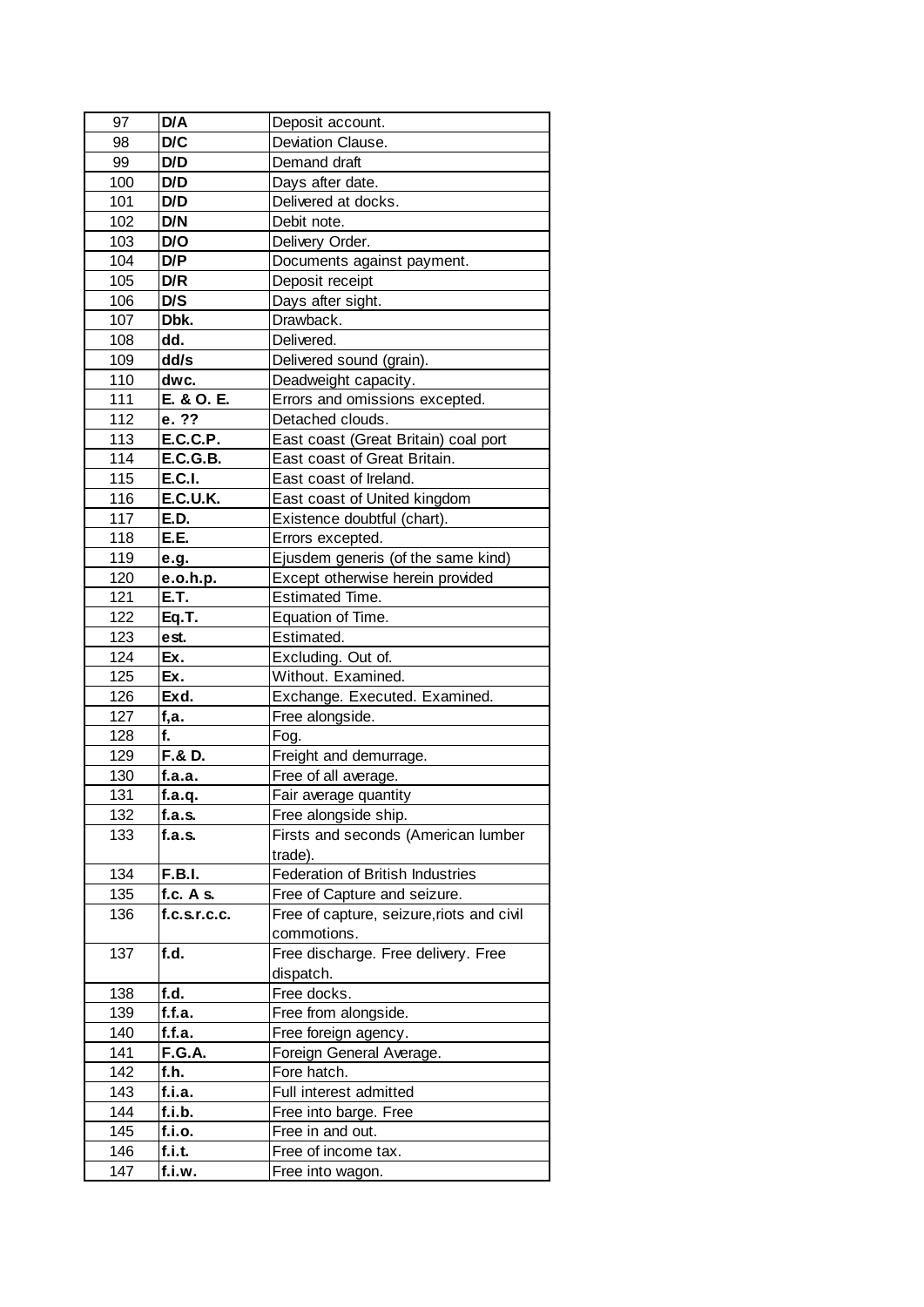| 148 | F.L.N.          | Follow landing numbers.                  |
|-----|-----------------|------------------------------------------|
| 149 | f.o.            | For orders.                              |
| 150 | f.o.            | For orders. Full out terms (grain). Firm |
|     |                 | offer.                                   |
| 151 | f.o.            | For orders. Full out terms (grain).      |
| 152 | f.o.b.          | Free on board.                           |
| 153 | f.o.c.          | Free of charge. Free on car.             |
| 154 | f.o.d.          | Free of damage.                          |
| 155 | f.o.q.          | Free on quay.                            |
| 156 | f.o.r.          | Free on rail.                            |
| 157 | f.o.r.t.        | Full out rye terms.                      |
| 158 | f.o.s.          | Free on steamer.                         |
| 159 | f.o.t.          | Free on truck.                           |
| 160 | f.o.w.          | First open water.                        |
| 161 | f.o.w.          | Free on wagon.                           |
| 162 | <b>F.P.A.</b>   | Free of Particular Average.              |
| 163 | F.P.T.          | Fore peak tank.                          |
| 164 | f.r. $&c.c.$    | Free of Riots and civil commotions.      |
| 165 | f.r.o.          | Fire risk on freight.                    |
| 166 | f.t.            | Full Terms.                              |
| 167 | F.T.W.          | Free Trade Wharf.                        |
| 168 | f.w.d.          | Fresh water damage.                      |
| 169 | F.X.            | Forecastle.                              |
| 170 | F/R             | Freight release.                         |
| 171 | Fit.            | Freight.                                 |
| 172 | fwd.            | Forward.                                 |
| 173 | G.C.T.          | Greenwich Civil Time.                    |
| 174 | G.F.            | Government Form (charter).               |
| 175 | g.f.a.          | Good fair average.                       |
| 176 | G.I., g.i.      | Galvanised iron.                         |
| 177 | <b>G.M.A.T.</b> | Greenwich Mean Astronomical Time.        |
| 178 | g.m.b.          | Good merchantable brand.                 |
| 179 | g.m.q.          | Good merchantable quality.               |
| 180 | g.o.b.          | Good ordinary brand.                     |
| 181 | g.s.m.          | Good sound and merchantable.             |
| 182 | G.V.            | Grand Vitesse (express train).           |
| 183 | G/A             | General Average.                         |
| 184 | G/A con.        | General Average contribution.            |
| 185 | G/A dep.        | General Average deposit.                 |
| 186 | gr.             | Grain. Gross.                            |
| 187 | guar.           | Guaranteed                               |
| 188 | H.A. or D.      | Havre, Antwerp or Dunkirk.               |
| 189 | H.C.            | Held covered.                            |
| 190 | H.H.            | Havre to Hamburg range.                  |
| 191 | H.L., h.l.      | Hawser-laid.                             |
| 192 | <b>H.M.S.</b>   | Her Majesty's ship.                      |
| 193 | H.P.            | Horse Power.                             |
| 194 | H.P.            | High Pressure.                           |
| 195 | H.P.            | Horizontal Parallax.                     |
| 196 | <b>H.P.N.</b>   | Horse Power, nominal.                    |
| 197 | H.T.            | Home trade. Half-time survey             |
| 198 | H.W.            | High Water.                              |
| 199 | H.W.F. & C.     | High Water at Full and Change of Moon.   |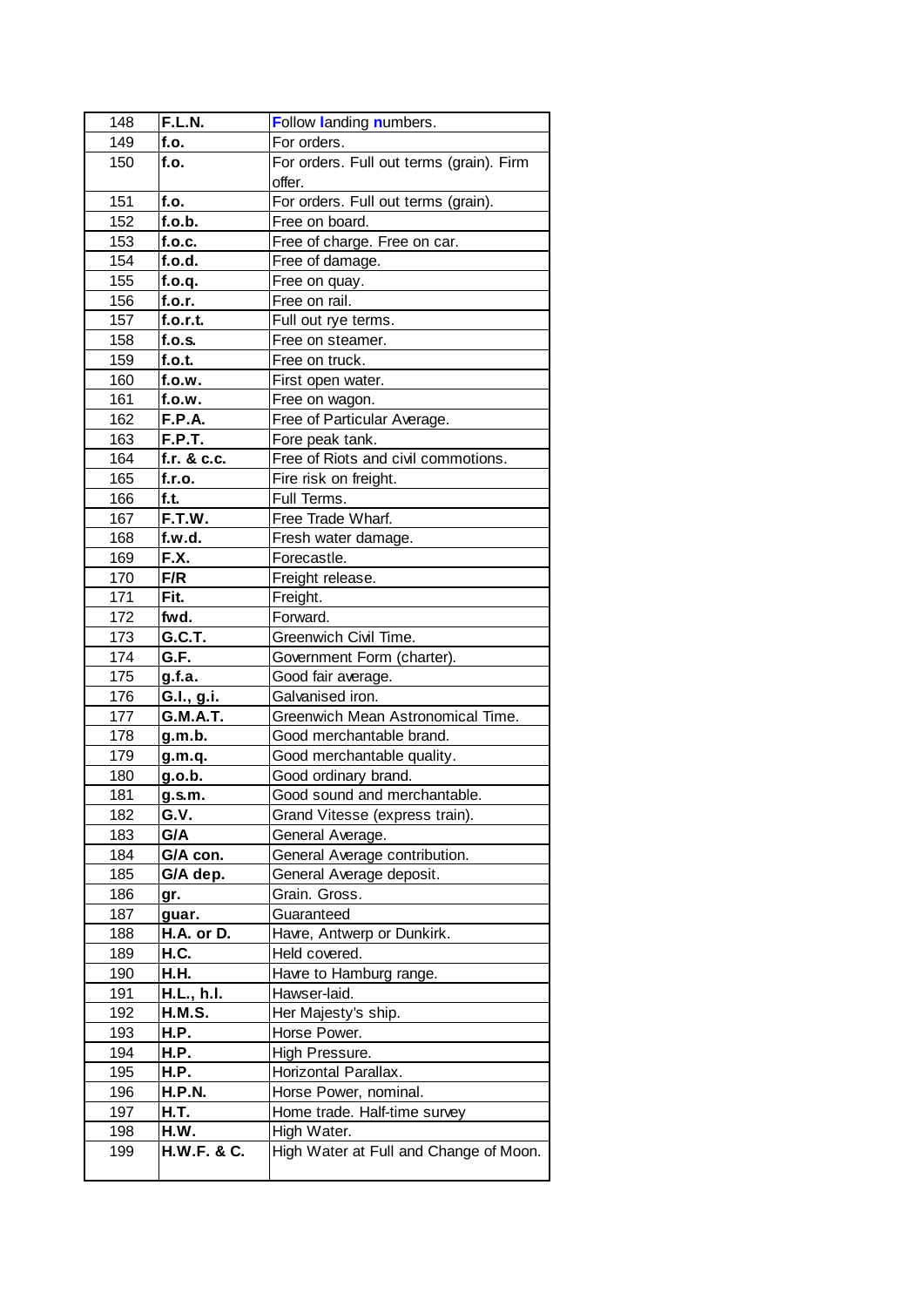| 200 | <b>H.W.M.</b>        | High water mark.                       |
|-----|----------------------|----------------------------------------|
| 201 | <b>H.W.O.S.T.</b>    | High water ordinary spring tides       |
| 202 | hhd.                 | Hogshead.                              |
| 203 | I.B.                 | In bond. Invoice Book.                 |
| 204 | I.C.& C.             | Invoice cost and charges.              |
| 205 | <b>I.H.P.</b>        | Indicated Hone Power.                  |
| 206 | I.R.                 | Inland Revenue.                        |
| 207 | i.v.                 | Invoice value. Increased value         |
| 208 | Idg.                 | Loading,                               |
| 209 | Ids.                 | Loads.                                 |
| 210 | <b>Ince</b>          | Insurance.                             |
| 211 | j.& w.o.             | Jettison and washing overboard         |
| 212 | <b>J/A</b>           | Joint account.                         |
| 213 | K.D.                 | Knocked down.                          |
| 214 | <b>K.I.D.</b>        | Key industry duty.                     |
| 215 | L.                   | Lightning.                             |
| 216 | L.A.T.               | <b>Linseed Association Terms</b>       |
| 217 | L.C.                 | London clause.                         |
| 218 | L.C.                 | Label clause.                          |
| 219 | L.C.T.A.             | London Corn Trade Association.         |
| 220 | <b>L.H.A.R.</b>      | London, Hull, Rotterdam or Antwerp.    |
| 221 | <b>L.L.T. L.M.C.</b> | London Landed terms. Lloyd's           |
|     |                      | Machinery Certificate.                 |
| 222 | l.m.c.               | Low middling clause (cotton)           |
| 223 | L.Q.T.               | Liverpool Quay Terms.                  |
| 224 | <b>L.R.M.C.</b>      | Lloyd's Refrigerating Machinery        |
|     |                      | Certificate                            |
| 225 | L.S.                 | Lump sum. Locus sigilli = Place of the |
|     |                      | seal                                   |
| 226 | L.V.                 | Lightvessel.                           |
| 227 | L.W.                 | Low water.                             |
| 228 | <b>L.W.O.S.T.</b>    | Low water ordinary spring tides.       |
| 229 | L/A.                 | Lloyd's Agent.                         |
| 230 | L/A.                 | Landing Account.                       |
| 231 | L/A.                 | Letter of Authority.                   |
| 232 | L/C                  | Letter of Credit.                      |
| 233 | Lat., lat.           | Latitude.                              |
| 234 | Ldg. ft Dely.        | Loading and Delivery.                  |
| 235 | LI. ft Cos.          | Lloyd's ft Companies.                  |
| 236 | Lkg. ft bkg.         | Leakage and breakage.                  |
| 237 | M.B.                 | Motor boat.                            |
| 238 | M.C.                 | Machinery Certificate.                 |
| 239 | M.C.                 | Metalling Clause.                      |
| 240 | <b>M.C.I.</b>        | Malleable cast iron.                   |
| 241 | M.D.                 | Memorandum of deposit.                 |
| 242 | <b>M.D.H.B.</b>      | Mersey Docks & Harbour Board.          |
| 243 | M.H., m.h.           | Main hatch.                            |
| 244 | M.H.H.W.             | Mean higher high water                 |
| 245 | <b>M.H.W.I.</b>      | Mean High Water interval               |
| 246 | <b>M.H.W.N.</b>      | Mean High Water Neaps.                 |
| 247 | M.H.W.S.             | Mean High Water Springs.               |
| 248 | M.L.                 | Mean Level. Motor launch.              |
| 249 | M.L.L.W.             | Mean lower low water                   |
| 250 | <b>M.L.W.I.</b>      | Mean low water interval.               |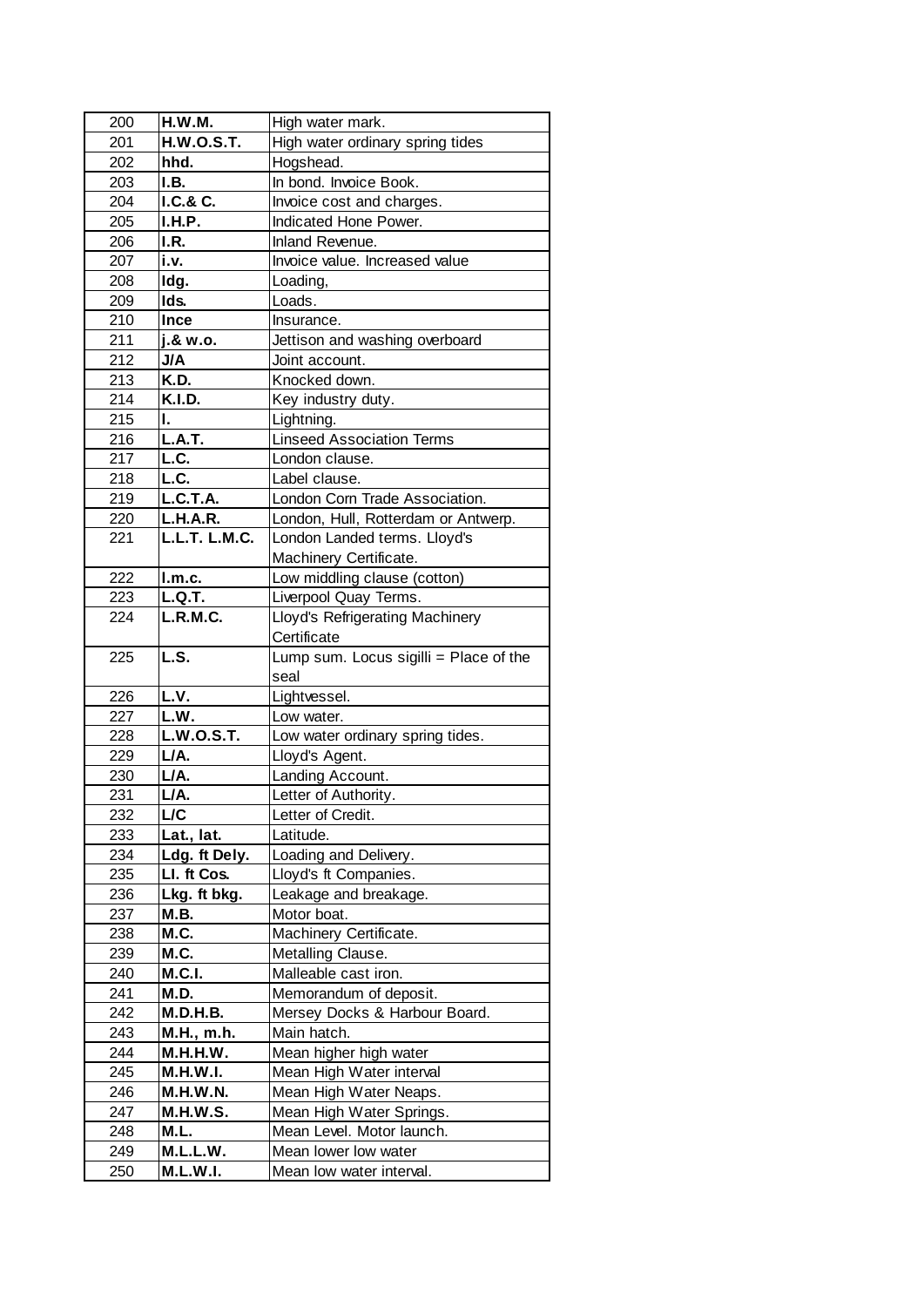| 251 | <b>M.M.</b>     | Mercantile Marine.                     |
|-----|-----------------|----------------------------------------|
| 252 | m.m.            | Made merchantable.                     |
| 253 | <b>M.M.A.</b>   | Merchandise Marks Act.                 |
| 254 | <b>M.N.</b>     | Merchant Navy.                         |
| 255 | <b>M.N.R.</b>   | Mean neap rise.                        |
| 256 | <b>M.O.T.</b>   | Ministry of Transport.                 |
| 257 | M.R.            | Mate's receipt.                        |
| 258 | M.S.            | Motor ship. Machinery survey. Merchant |
|     |                 | shipping.                              |
| 259 | M.S.            | Months after sight.                    |
| 260 | <b>M.S.A.</b>   | Merchant Shipping Act.                 |
| 261 | M.S.L.          | Mean Sea Level.                        |
| 262 | <b>M.S.R.</b>   | Mean spring rise (tide).               |
| 263 | <b>M.T.</b>     | Mean Time. Empty.                      |
| 264 | <b>M.T.B.</b>   | Motor torpedo boat.                    |
| 265 | M.T.L.          | Mean tide level.                       |
| 266 | M.V.            | Motor vessel.                          |
| 267 | M/d.            | Months after date.                     |
| 268 | n.a.a.          | Not always afloat.                     |
| 269 | <b>N.C.V.</b>   | No commercial value.                   |
| 270 | n.e.            | not excluding.                         |
| 271 | n.e.p./s.       | Not elsewhere provided/ stated.        |
| 272 | <b>N.H.P.</b>   | Nominal Horse Power.                   |
| 273 | n.o.p.          | Not otherwise provided.                |
| 274 | <b>N.P.L.</b>   | National Physical Laboratory.          |
| 275 | n.r.            | No risk. Nett register (tonnage)       |
| 276 | n.r.a.d         | No risk after discharge.               |
| 277 | n.s.p.f.        | Not specially provided for.            |
| 278 | N/a.            | No advice. No account.                 |
| 279 | N/C             | New charter.                           |
| 280 | N/f             | No funds.                              |
| 281 | N/m.            | No mark/s.                             |
| 282 | n/s             | Not Sufficient.                        |
| 283 | N/t             | New terms.                             |
| 284 |                 | Nominal standard.                      |
|     | nom. std.       |                                        |
| 285 | o.a.            | Over all.                              |
| 286 | O.P.            | Open Policy.                           |
| 287 | O.R.            | Owner's risk                           |
| 288 | O/C<br>O/C      | Open Charter. Old charter.             |
| 289 |                 | Open cover. Old crop.                  |
| 290 | O/c<br>O/d      | Overcharge.<br>On demand.              |
| 291 |                 |                                        |
| 292 | O/o             | Order of.<br>Old terms. On truck.      |
| 293 | O/t             |                                        |
| 294 | P.& I.          | Protection and indemnity.              |
| 295 | P.& L.          | Profit and loss.                       |
| 296 | P.A.            | Particular Average.                    |
| 297 | P.A.            | Power of Attorney.                     |
| 298 | P.D.            | Forced Draught.                        |
| 299 | <b>P.N. P/N</b> | Promissory Note.                       |
| 300 | <b>P.O.D.</b>   | Pay on Delivery.                       |
| 301 | P.P.            | Estimated position.                    |
| 302 | P.P.            | Floating policy.                       |
| 303 | p.p.            | Picked ports. Per pro (on behalf of).  |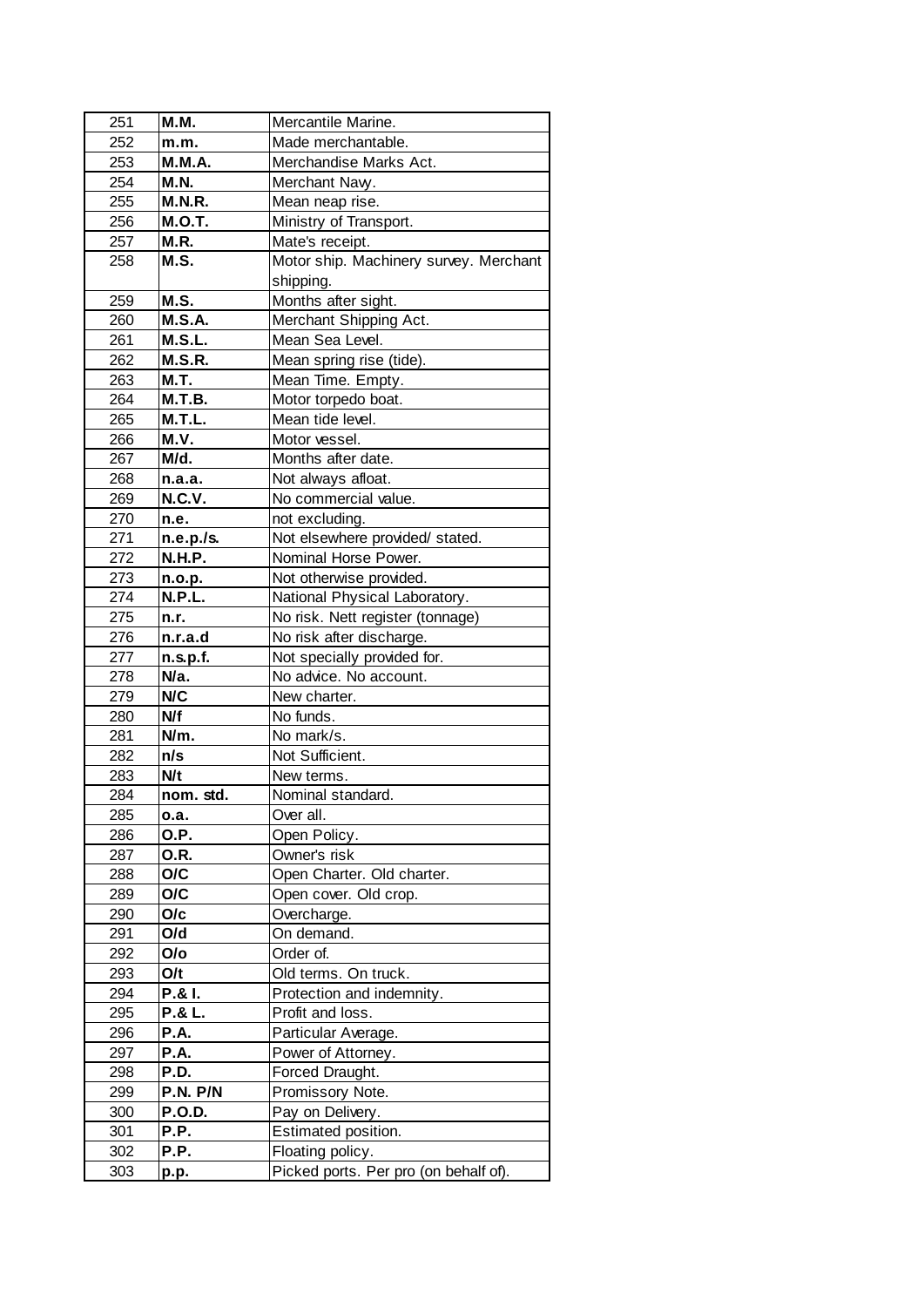| 304 | P.P.I., p.p.i.        | Policy proof of interest.                   |
|-----|-----------------------|---------------------------------------------|
| 305 | p.t.                  | Private terms.                              |
| 306 | P.V.                  | Petite vitesse (Slow train)                 |
| 307 | P/C                   | Petty Cash. Price current.                  |
| 308 | P/C                   | Per cent.                                   |
| 309 | P/L                   | Partial loss.                               |
| 310 | Pkg-e                 | Package.                                    |
| 311 | pm.                   | Premium.                                    |
| 312 | ppt.                  | Prompt (loading).                           |
| 313 | Ptg. Std.             | Petrograd standard (timber).                |
| 314 | R. & C.C.             | Riots and civil commotions.                 |
| 315 | <b>R.A.T.</b>         | Rapeseed Association terms                  |
| 316 | R.C.C. & S.           | Riots, civil commotions and strikes.        |
| 317 | r.d.                  | Running days.                               |
| 318 | R.D.C.                | Running Down Clause.                        |
| 319 | R.I.                  | Re-insurance.                               |
| 320 | r.o.b.                | remaining on board.                         |
| 321 | R.P.                  | Return Premium.                             |
| 322 | R.S.                  | Revised Statues U.S.A.                      |
| 323 | R.T.                  | Rye terms.                                  |
|     |                       |                                             |
| 324 | R/p.                  | Return of post for orders.                  |
| 325 | Rotn. No.             | Rotation Number.                            |
| 326 | S.                    | Snow                                        |
| 327 | S. & F.A.             | Shipping and For-warding Agents.            |
| 328 | S. & H. exct.         | Sundays and holidays excepted.              |
| 329 | S. to S.              | Station to station.                         |
| 330 | <b>S./N.</b>          | Shipping Note.                              |
| 331 | s.a.n.r.              | Subject to approval no risk                 |
| 332 | S.C.                  | Salvaged Charges.                           |
| 333 | <b>S.D.</b>           | Sea Damaged.                                |
| 334 | S.d.                  | Short delivery.                             |
| 335 | S.G.                  | Salutis gratia = Given for Safety. (Lloyd's |
|     |                       | policy).                                    |
| 336 | <b>S.H.P.</b>         | Shaft horse power.                          |
| 337 | s.l.                  | Salvage loss.                               |
| 338 | S.L. & C.             | Shippers load and count.                    |
| 339 | S.O.                  | Seller's option.                            |
| 340 | <b>S.O.L.</b>         | Shipowner's liability.                      |
| 341 | s.p.d.                | Steamer pays dues.                          |
| 342 | <b>S.R.&amp; C.C.</b> | Strikes, nots and civil commotions.         |
| 343 | $S.S.,$ s.s.          | Steamship.                                  |
| 344 | S.V.                  | Sailing vessel.                             |
| 345 | S.W.L.                | Safe working load.                          |
| 346 | s/a.                  | Safe arrival.                               |
| 347 | S/L.C.                | Sue and Labour Clause.                      |
| 348 | Sk.                   | Sack.                                       |
| 349 | Std.                  | Standard (of timber).                       |
| 350 | Str.                  | Steamer.                                    |
| 351 | T.& G.                | Tongued and grooved.                        |
| 352 | <b>T.G.B.</b>         | Tongued, grooved and beaded.                |
| 353 | <b>T.L.O.</b>         | Total loss only. (immersion).               |
| 354 | <b>T.Q.</b>           | Tale quale = Having such a quantity.        |
| 355 | T.R.                  | Tons registered.                            |
| 356 | T/c.                  | Until countermanded.                        |
|     |                       |                                             |